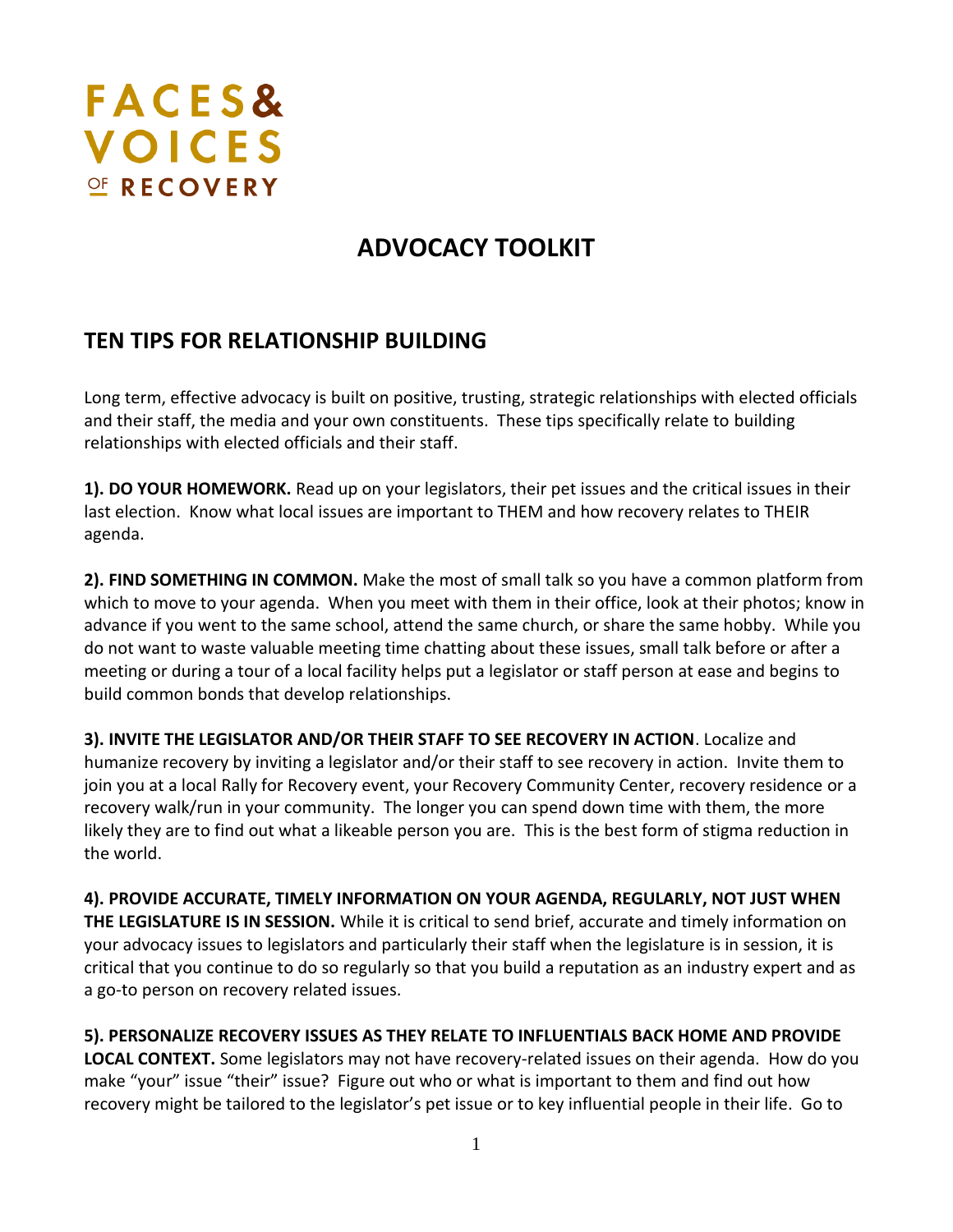opensecrets.org for a list of top donors to Congressional candidates. For example, if you learn that a particular member votes with the Chamber of Commerce 98% of the time; send them information about the fact that over 60% of people with alcohol and drug problems are employed full time. If there are newspaper articles and news reports about kids who have died after driving drunk after their high school prom use those stories as lead in to your advocacy agenda.

#### **6). CREATE OPPORTUNITIES FOR LEGISLATORS/STAFF TO BE SEEN AT COMMUNITY EVENTS.**

Remember relationships are two way streets – legislators need to get reelected and need to get good media and photo ops to enhance their reelection efforts. Be mindful of this and invite them to wellattended events, especially during the electoral season. It will not go unappreciated.

**7). PARTICIPATE IN POLITICAL EVENTS.** You do not have to be rich; just clever with a good list of contacts. Legislators would much rather you raise them \$500 with 10 \$50 checks from other people than write a \$500 personal check because they prefer to get ten names for their database instead of one. Raise money, attend fundraising events, host events with other people, but do not pretend that other people fundraise so you do not have to.

**8). MEET WITH YOUR MEMBERS AT HOME AND IN WASHINGTON.** Relationship building lays the groundwork for meetings.

#### **9). IF THE LEGISLATOR/STAFF IS SUPPORTIVE OF RECOVERY, CULTIVATE THEM INTO A CHAMPION.**

If a legislator appears to be supportive of recovery, it is up to you to build and nurture this relationship. Offer to help the legislator initiate a special recovery task force or commission at the local or state level. Send information on major successes and major outcomes of your coalition to the legislator and staff – when you have events, invite the staff and legislator to them. Reward them by giving them awards once they help fulfill your organization's mission. Always say thank you. Say thank you again.

**10) ARTICULATE THE LONG TERM VISION OF YOUR ORGANIZATION TO THE LEGISLATOR SO THEY BECOME INVESTED IN AN EXCITING VISIONARY GOAL.** Once legislators know that you have given thought to a long term plan with an exciting vision, they will be more willing to help you and can help strategically link you with other community partners to help you realize your long term goals. You want them to invest in your long term vision so that when they hear about new sources of funding or new unique community partners, your organization, project or program pops into their mind.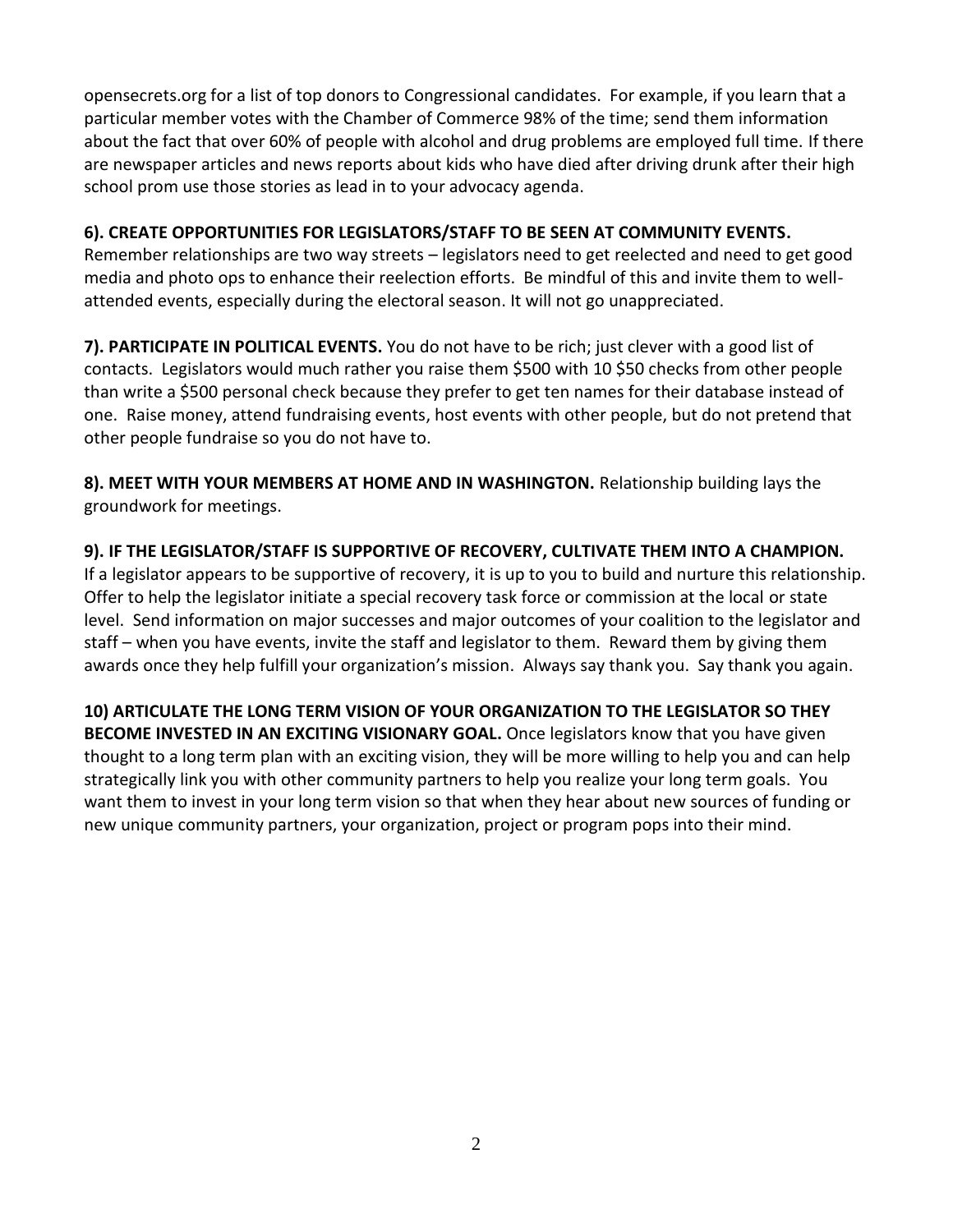## **CONDUCTING A MEETING WITH YOUR ELECTED OFFICIALS**

Meeting with a legislator can be a critical part of an overall campaign. Here are some guidelines:

**1). RESEARCH YOUR LEGISLATOR.** Learn something about his or her personal, professional and legislative concerns – as well as your district. The *Almanac of American Politics* and *Politics in America*  are useful resources in addition to online research.

**2). TAKE SEVERAL PEOPLE.** A diverse group—particularly people directly affected by a particular policy—always conveys more power than one person. This also can help overcome any resistance or fear your organization's members may feel when lobbying and advocating. But be sure to organize your presentation. And don't overwhelm and possibly alienate a policymaker by bringing too many people, unless of course that is part of your strategy.

**3). MAKE SURE YOU'RE MEETING THE RIGHT PERSON.** Ideally, talk directly to the legislator. If that's not possible, make sure you talk with the staff person assigned to your issue. Also make sure to touch base with the member's chief of staff or administrative assistant beforehand. This person often serves as the member's political eyes and ears by informing a legislator of issues that are especially sensitive in the district. In general, a representative's district staff is best used to get access to the member, or to solve local problems. Policy concerns should be taken directly to the DC staff. District staff can help by telling the Washington staff that your group is important enough to be listened to.

**4). TAKE THE TIME TO INTRODUCE YOURSELF TO THE MEMBER.** Members of Congress and their staff as well as state legislators may not know who your group is or who you represent. Describe your membership in the district, what you do and your accomplishments. *Better yet, invite the member and staff to visit a project, or your office.* At meetings, do introductions and deliver a concise, effective message. Always be pleasant and cordial; even if the legislator and staff are not. Use brief personal stories to humanize and localize issues. Listen carefully to the legislators/staff responses and pick up clues as to their position.

**5). EXPECT LEGISLATORS THEMSELVES TO MEET WITH YOU.** With the possible exception of Senators from large states, you should be able to meet with members of Congress a couple of times a year. You can be sure they've made time for wealthy contributors and special interest lobbyists. If you get a "no" from the scheduler, be persistent—if they can't meet with you during this Congressional recess, what about the next one?

**6). ALWAYS COME WITH** *SPECIFIC* **REQUESTS.** Never ask them to support "programs for addiction and recovery" in general. Most will gladly promise to do that. Instead, ask them if they'll vote for a specific bill, sponsor a particular amendment, or send a "Dear Colleague" letter to other legislators to support your position. Ask for things that require the target to act in a specific, public way, which you can verify. For example, ask a member to write a letter supporting your position to the chair of a key committee, not just speak with the chair. Ask them to copy you on the letter. You can verify that a letter was sent as well as what it said.

**7). CLOSE THE DEAL.** Never leave a meeting without commitments and deadlines.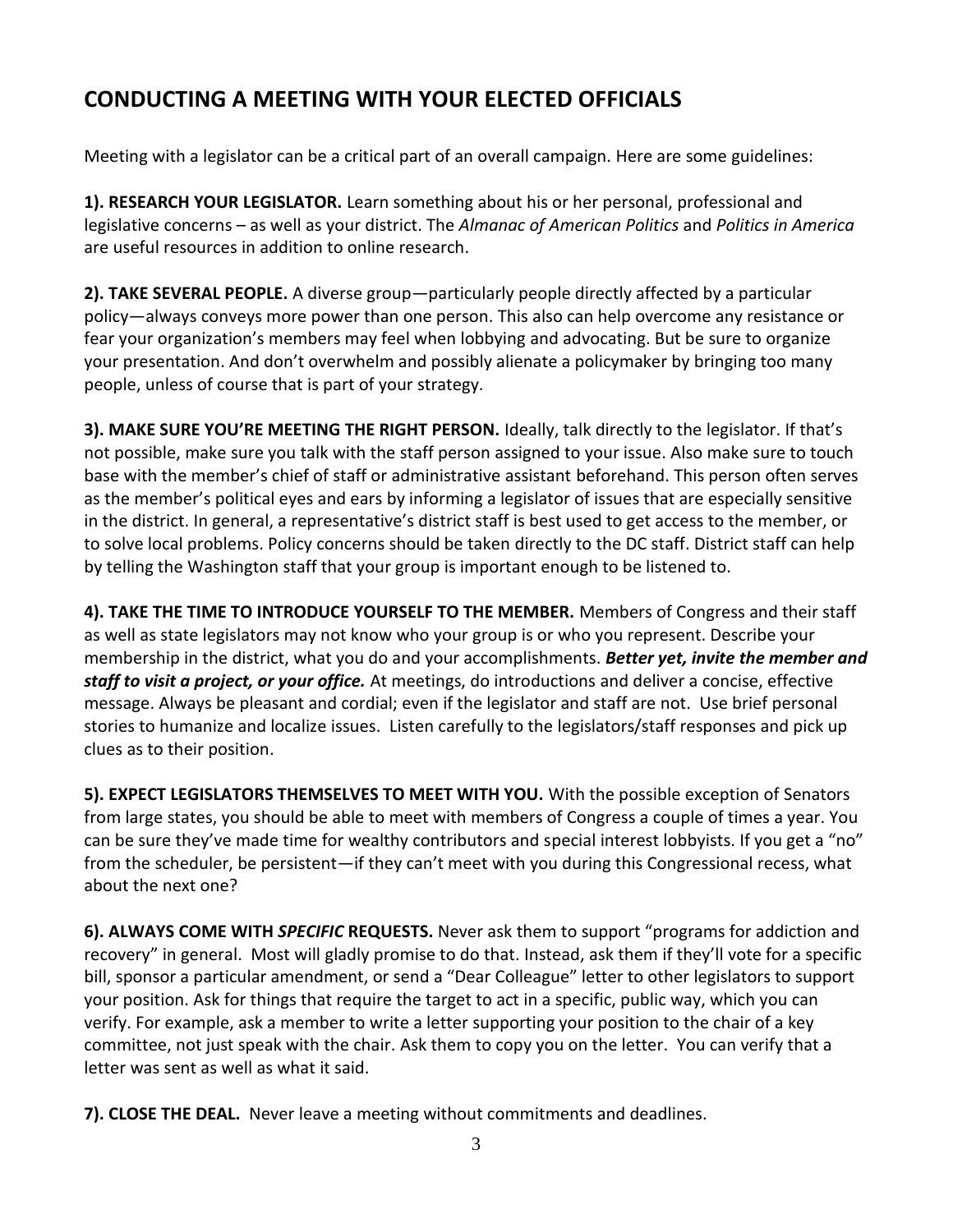**8). EVALUATE THE MEETING.** You can use the meeting debrief form below to discuss and record what happened at the meeting.

**9). SEND A THANK YOU LETTER.** Be gracious and polite, no matter what happened. Include any information that you promised and restate what you discussed.

**THERE ARE NO PERMANENT ALLIES OR ENEMIES.** A member of Congress or other elected officials may be your worst nightmare on one issue, and then your leading supporter on another. If the member doesn't react the way you had hoped, thank them anyway and tell them you hope to work with them in the future.

### **DEBRIEF**

| Who was at the meeting, what were their job titles and contact information?       |
|-----------------------------------------------------------------------------------|
|                                                                                   |
| What did you get out of the meeting?                                              |
| How did the meeting go? What went well? What would you differently the next time? |
| What are you going to do to follow up?                                            |
|                                                                                   |

*\_\_\_\_\_\_\_\_\_\_\_\_\_\_\_\_\_\_\_\_\_\_\_\_\_\_\_\_\_\_\_\_\_\_\_\_\_\_\_\_\_\_\_\_\_\_\_\_\_\_\_\_\_\_\_\_\_\_\_\_\_\_\_\_\_\_\_\_\_\_\_\_\_\_\_\_\_\_\_\_\_\_\_\_*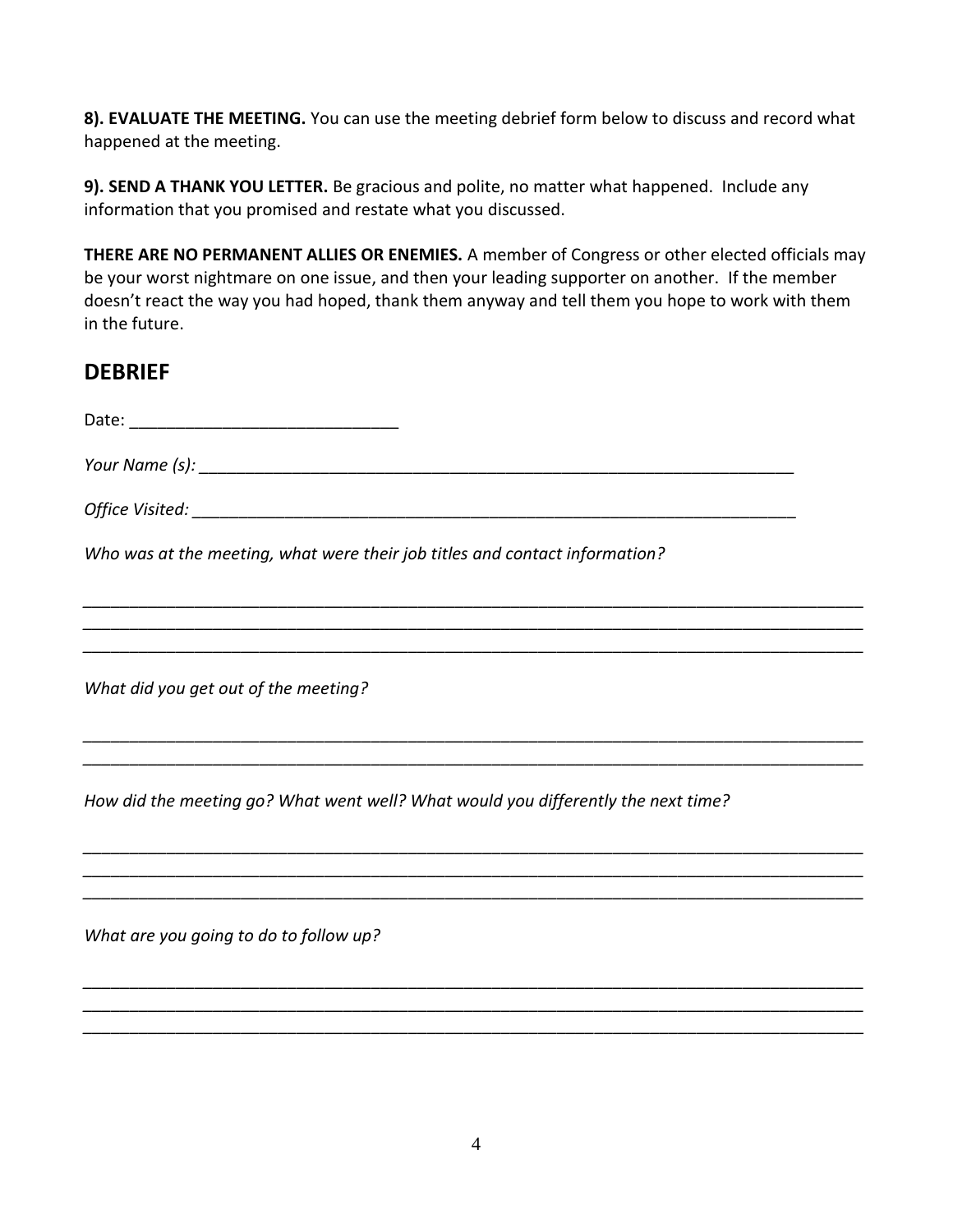# **DO'S AND DON'TS**

#### **Do**

- Identify yourself and who you represent initially on each contact. Legislators meet hundreds of people and can't remember everyone they encounter.
- Know the issue and the status of the legislation. Refer to the legislation by number.
- Know your legislator. Have some idea of his/her position on the issue, past votes on similar legislation as well as legislative and personal interests can help you to tailor your arguments.
- Be brief. *(Legislators are very busy.)*
- Be specific and practical. Relate arguments to situations in the legislator's home district.
- Thank legislators.
- Keep the door open for further discussion, even if you don't agree at this time. "Politics make strange bedfellows" is not without foundation.
- Talk with legislators even if their positions are opposite yours.
- Think of yourself as a consultant to a legislator. You have expertise and insights that help the legislators understand the bill.
- Be honest. Never lie. Acknowledge opposing arguments and any political liabilities.
- Ask the legislator for support.
- Leave behind a one-page fact sheet summarizing your position. Highlight important facts and arguments. Include your name, address and telephone number so you can be reached if there are questions.

### **Don't**

- Back legislators into a corner.
- Overwhelm them with too much information or jargon.
- Get into lengthy arguments.
- Be afraid to say you don't know. Offer to find out and send the information back.
- Confront, threaten, pressure or beg.
- Expect legislators to be specialists. Their schedules and the number of bills they track make them generalists.
- Give campaign contributions in their office it's illegal. *(donating to a legislative campaign as a private citizen is perfectly acceptable at a fundraiser or you can simply mail one to their campaign office)*
- Ask the impossible….often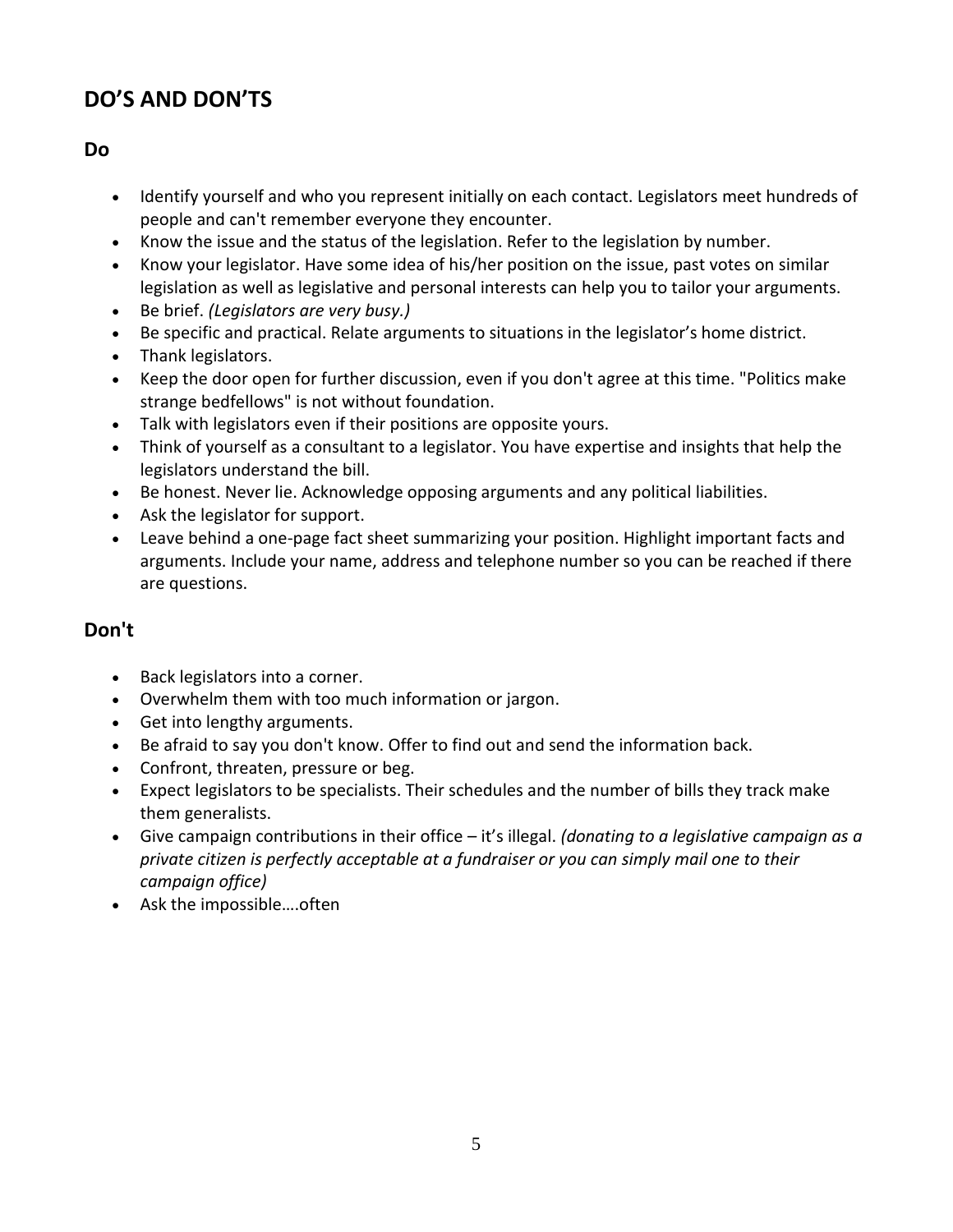### **HOW TO NAVIGATE YOUR MEMBERS OF CONGRESS' OFFICES**

Each Member of Congress has at least two offices, one in Washington, DC and the other or others in their home state. Members divide their time between the offices. You may want to establish relationships with staff members in both offices.

When Congress is in recess or not in session, Members tend to travel around their districts or states, giving you a better chance to catch up with them and talk with them directly. Each office operates differently, reflecting each Member's personality and style. Here are some general descriptions of staff members and their roles. For specific information about your Senators and Representative's offices, schedules and contact information, go to http://www.senate.gov/ and http://www.house.gov/.

#### **Washington, DC office**

**Chief of Staff:** Each member of Congress has a Chief of Staff, sometimes referred to as an Administrative Assistant or AA. This person is the highest-ranking staff member in the Washington, DC office and serves as a consultant to the Member on most issues. The Chief of Staff is also the person who is in charge of figuring out both political and public policy issues. The Chief of Staff oversees all staff and projects involving the members. Sometimes, though rare, the Chief of Staff is assigned to a particular legislative topic, such as health.

**Legislative Director:** Sometimes called the LD, is the second highest-ranking staff member in the Washington, DC office. While this person is usually assigned specific legislative topics, he or she is also responsible for overseeing all areas of legislative activity. The LD frequently speaks with the Chief of Staff and Member to brief them on current developments, meetings or issues from constituents. Unless the LD is specifically assigned to the legislation you are interested in, it's not usual to meet with them. Instead, you would meet with a Legislative Assistant.

**Legislative Assistant:** Each office usually has several Legislative Assistants or LAs, assigned to different broad topics of legislation, such as environment, health or labor. For addiction recovery issues, you should ask for the person responsible for health legislation. For reentry issues, you should ask for the person responsible for criminal justice or justice issues. The LA is relatively easy to contact and speak and/or meet with. They know the Member's stance on particular issues and will be able to relay your interests to the Member.

**Scheduler:** This individual schedules the Member's daily appointments and meetings while the Member is in Washington, DC. Although the Scheduler does maintain close contact with the Member, he/she does not meet with constituents to discuss legislative issues. If you want to meet with the Member directly, or to invite the Member to participate in an event, you should contact his/her Scheduler. This will be the only person, short of the Chief of Staff, who can arrange an appointment for the Member.

**Staff Assistant/Interns:** These individuals may have the least contact with the Member, but they hold a very important role in the Washington, DC office. They answer the phone, transfer your calls to the appropriate person and provide you with helpful information regarding your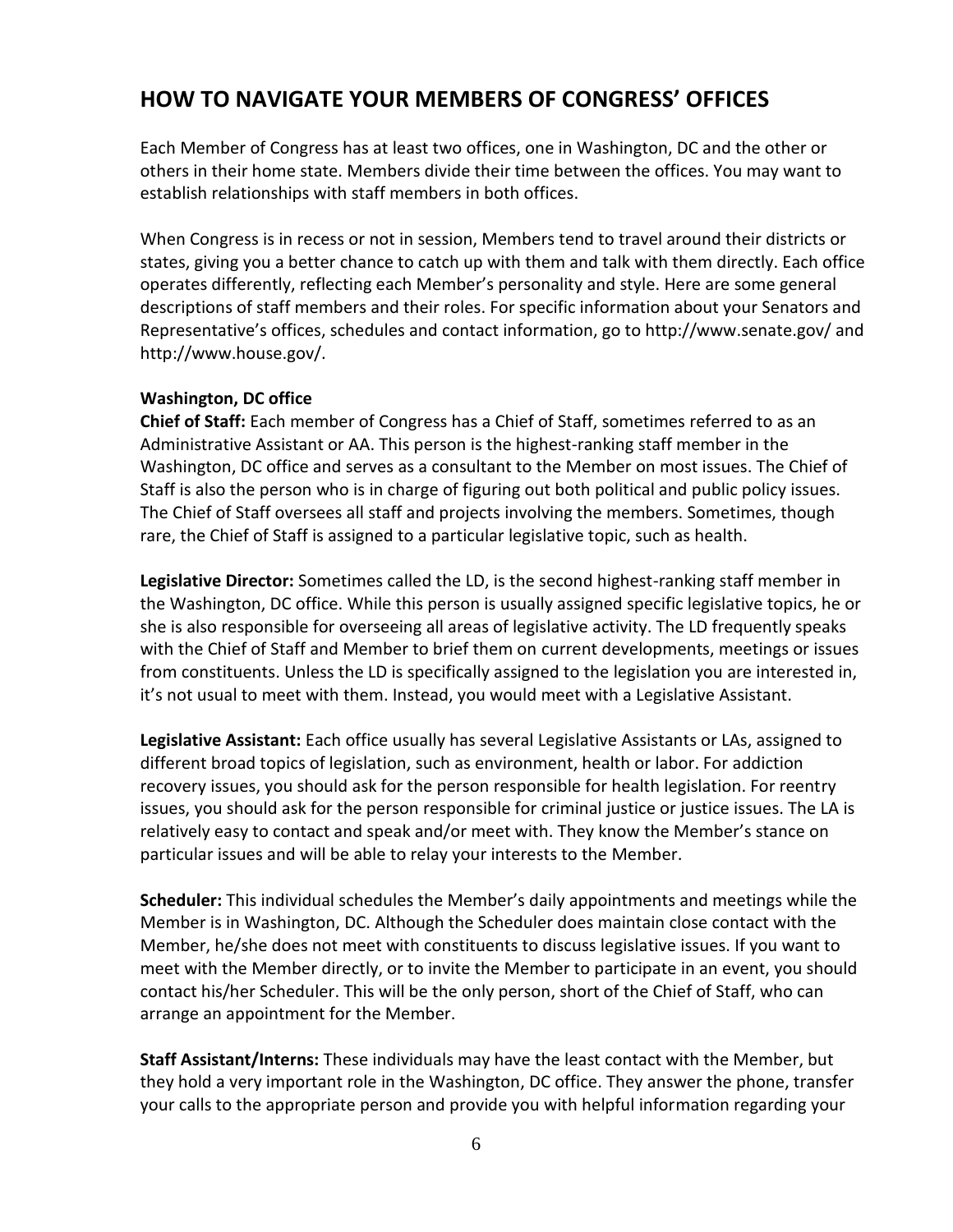issues. They sometimes research specific questions or concerns you may pose, as well as doing administrative tasks such as photo copying and faxing. Even though this person is not the ideal candidate for discussing legislative issues, they can connect you with the one who is most appropriate to meet your needs. Building and maintaining good relationships with all staff members, including staff assistants is very important.

#### **District office**

**District Director:** This person is more commonly found with House members than with Senators and is in charge of the district office(s). Although they serve a purpose similar to the Chief of Staff, they are easier to contact and deal more specifically with constituents and special projects while the Member is in the district. They can arrange a meeting with your Member to convey your thoughts on an issue. It's usually much easier to schedule your meeting with the District Director, as that's part of their job – keeping in touch with constituents back home.

**Scheduler:** The District office Scheduler has many of the same duties as the one in Washington, DC. They manage public appearances and constituent meetings. This is the person to contact if you want to arrange a meeting at home, which is usually much easier than setting one up in Washington, DC.

**Special Aides:** Many offices have special aides who handle constituent concerns, such as Social Security, education, Medicare, Medicaid or veteran's issues. Their work is largely done by doing what is called casework, which is a specific issue a staff member is working on a constituent. These aides are not particularly knowledgeable about current legislation; however they can be very helpful for gaining contact information for other staff members or answering procedural questions.